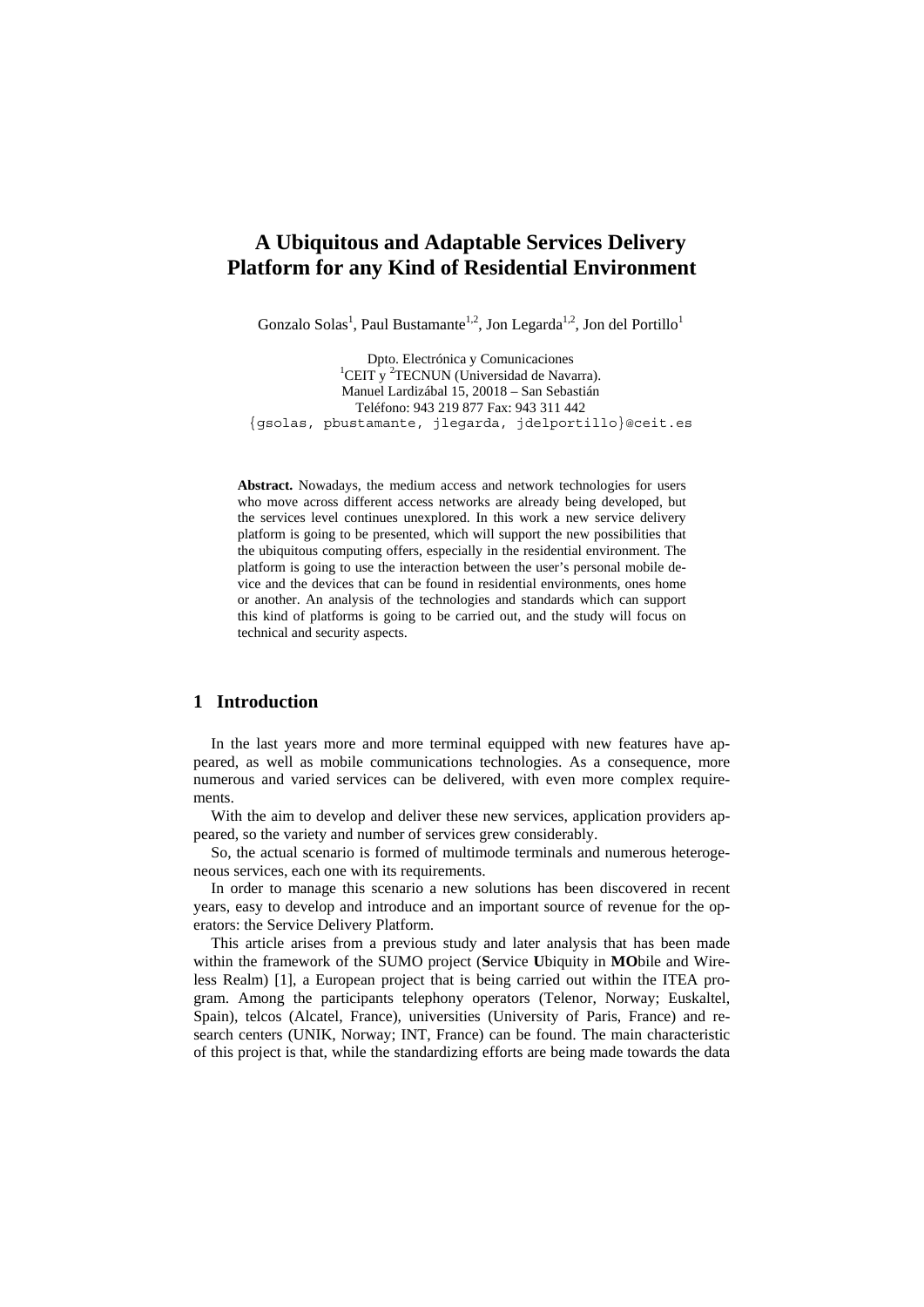link and network layers, SUMO puts a special emphasis in the services that are going to be offered with the new technology and the platform for the delivery of these services.

# **2 Service Delivery Platform**

A Service Delivery Platform (SDP) is a set of integrated software modules that, working collectively, allow service providers to deploy and manage voice and data value-added services in a fast and efficient way. This services can be created by the providers itself or by third parties. It is important to remark that they are value-added services and not bearer ones.

This way the management of all kind of services a unique entity can offer can be centralized. Among the generic tasks a SDP can perform can be included the content adaptation, session security management (authentication, authorization, access control, user's identity protection, etc.) or the vertical handover processes management.

This article is going to analyze which are going to be the future tendencies and the technologies which are going to support them, emphasizing in security aspects. A novel service platform is going to be proposed, which will use the ubiquitous computing for is purposes.

### **2.1 The New Platform's Characteristics**

- The key characteristics of the platform are:
- The use of home devices as service gateways.
- The platform is going to be adaptive, that is to say, is should adapt the content to the requirements the user has in each moment.
- The access to the services must be seamless and independent of the access network.
- The security mechanisms must also be seamless to the user. The user should be authenticated once and from that moment on the system itself should capable of applying the correct mechanisms.
- As a novel feature, the personal A/V environment must be accessible from anywhere.

# **2.2 A Model of Scenario**

Next, a scenario in which the characteristics and capacities of the platform are reflected will be exposed.

*"A user with his mobile device can identify himself and accede to the TV contents he is subscribed to. The same user, being in another place (in house of a relative, for example) can have access to those same contents, through the television set of another person. This can be carried out thanks to the fact that he uses*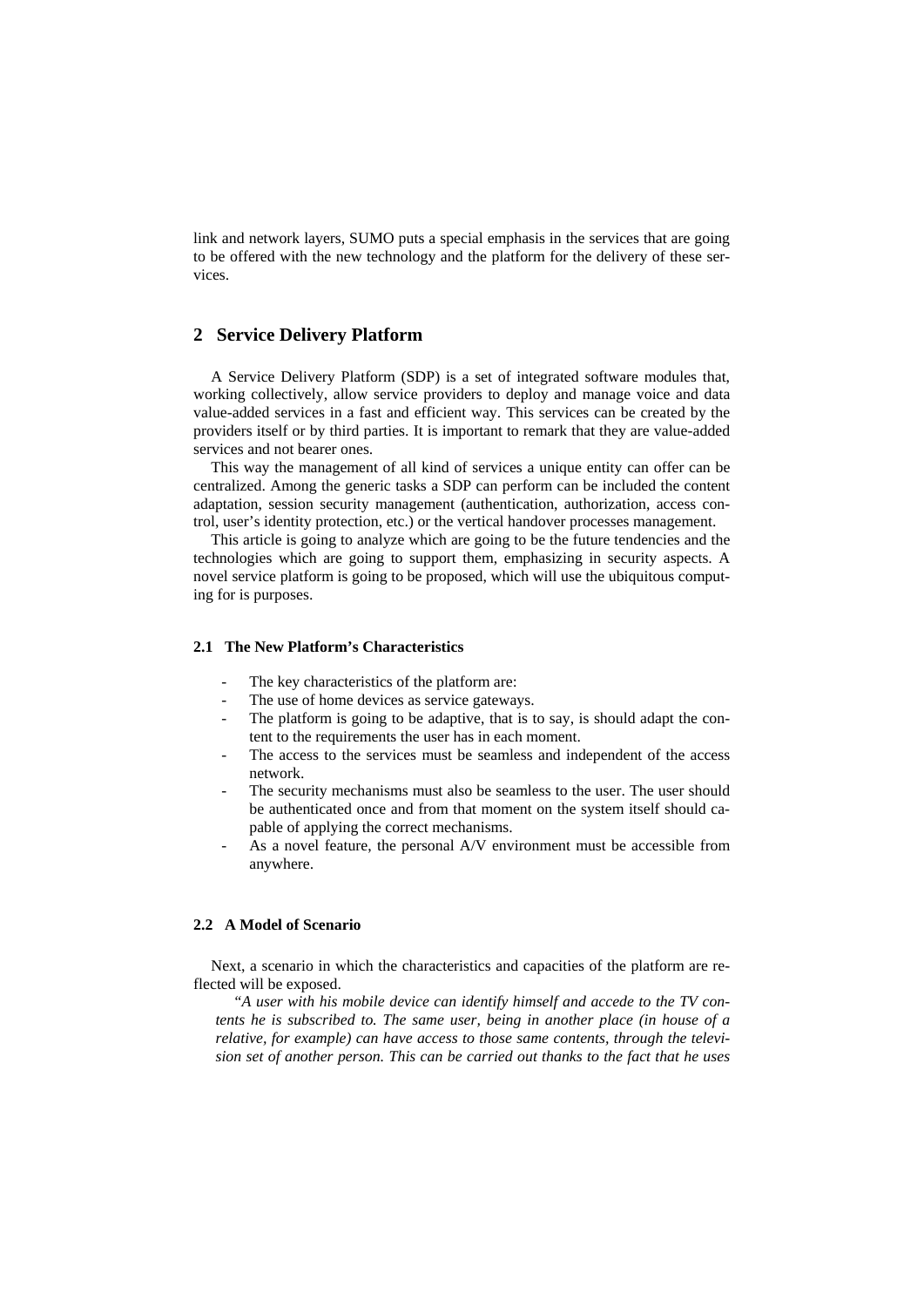*his personal mobile device to identify himself and that a common service delivery platform exists, which allows to the provision of multimedia services.* 

*Those same contents could be acceded through the mobile device while the user is moving and crossing different access networks, thanks to the service adaptation capability."* 

# **2.3 Architecture**

The location of a service platform within the general network architecture is placed between the access networks to which the user terminals are connected and the application providers. In fact, the main objective of the service platforms is to manage the services offered by the application providers and to adapt them to the requirements of the users.



**Fig. 1.** Location of the SDP within the general network architecture

# **3 Technologies**

The actual implementations of the service platforms are based on certain technologies. In this section those which offer more possibilities are emphasized:

- *IMS*: a series of standards that allow the mobile operators provide communication services based on IP over fixed and mobile networks [2].
- *OSGi*: platform created by an alliance of companies and institutions. It is an environment for network services, standardized and OO [3].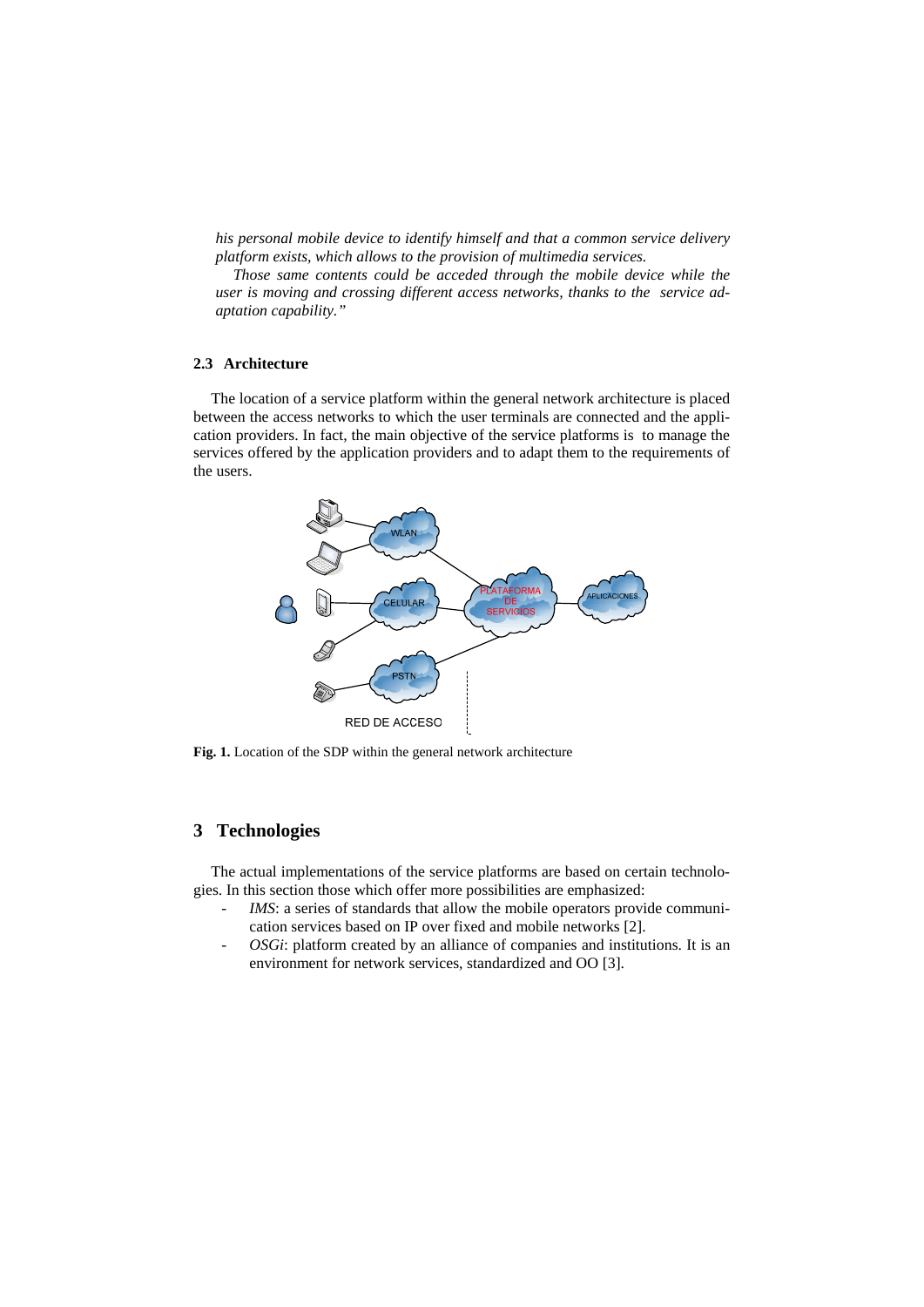# **3.1 IMS**

IP Multimedia Subsystem (IMS) is a service platform designed to provide services in fixed networks as well as in mobile ones. It uses a Voice over IP implementation based on a standardized implementation of SIP and works over IP [4].

It supports the packet switching telephony systems as well as those of circuit switching. IMS's objective is not only to provide new services but all the services (present and future) that Internet can provide. In addition, the users must be able to execute all the services while they are in roaming as well as when they are in their home networks.

For all this, IMS uses open IP protocols, defined by the  $IETF<sup>1</sup>$  $IETF<sup>1</sup>$  $IETF<sup>1</sup>$ . For that reason, a multimedia session between two users of IMS, a user of IMS and another connected to Internet, and between two users of Internet is established using the same protocols. In addition, the interfaces for the service developers are also based on IP protocols. This is why IMS achieves the complete combination of Internet with the cellular world: it uses cellular technology to provide an ubiquitous access and Internet technologies to provide attractive services.

#### **3.1.1 Architecture**

The vertical model, in which each access network provides its own services, is becoming obsolete and is evolving towards a horizontal network design. In this model, IMS assures the interoperability and roaming between networks access as well as all the common functions, as the bearer control, the billing, the security or the execution of services.

Over the control plane, the application servers provide the service logic through a SIP interface, although IMS also offers functionalities compatible with  $OSA<sup>2</sup>$  $OSA<sup>2</sup>$  $OSA<sup>2</sup>$  and  $CAMEL<sup>3</sup>$  $CAMEL<sup>3</sup>$  $CAMEL<sup>3</sup>$  in order to assure the interoperability of SIP with older application server.

Below the control plane, all the access networks are connected using gateways and interworking components with the purpose of maximizing the number of clients per network.

The most relevant elements of the architecture are these:

- **Proxy-CSCF**: is the IMS point of entry for all terminals. The P-CSCF address is discovered by DHCP and provided during the PDP context activation process for UMTS terminals.
- **Serving-CSCF**: is the interface between IMS and application servers, it triggers subscribed services as described in user service profiles, it also authenticates and registers users, manages the mobility and routes SIP requests.
- **Interrogating-CSCF**: is the initial point of contact for other IMS domains, it is the interface for incoming inter-domain SIP requests and can, if needed, hide the internal network topology.

<span id="page-3-0"></span><sup>&</sup>lt;sup>1</sup> Internet Engineering Task Force, in charge of developing and to promoting Internet standards. <sup>2</sup> Open services Architecture, standard used to define UMTS services.

<span id="page-3-1"></span>

<span id="page-3-2"></span><sup>&</sup>lt;sup>3</sup> Customised Applications for Mobile networks Enhanced Logic, standard used to define GSM services.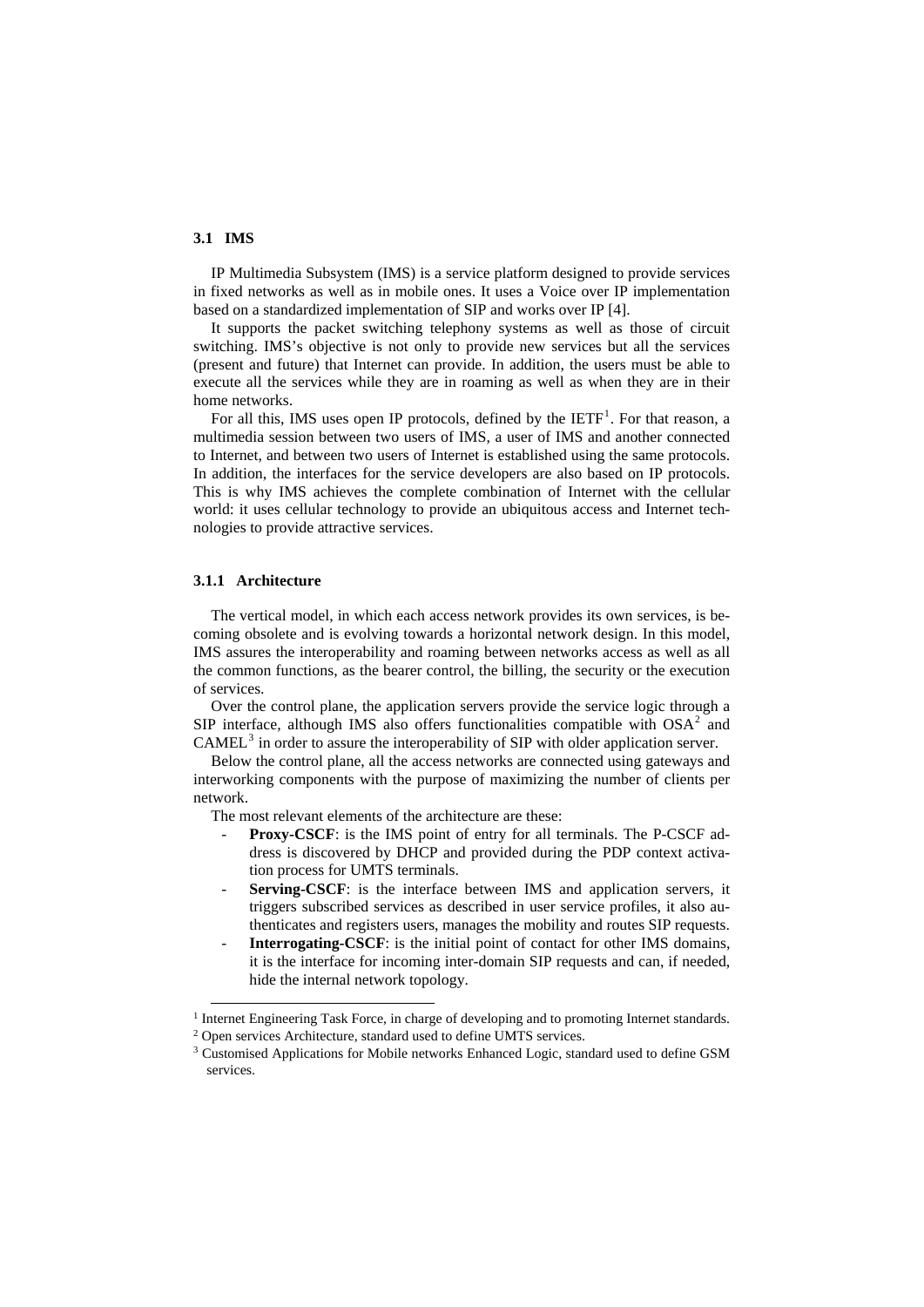- Home Subscriber Server HSS (HSS+AAA): it is the central information storage element the (static and dynamic) related to the users; for example, user IMS profile, public and private identities, identifiers (IMSI, MSISDN...), roaming authorizations and the initial Filter Criteria (iFC - files based on XML that indicate the initial rules to throw the services).
- MRFC y MRFP: these two elements are in charge of the streaming. They provide, mix and control the multimedia streaming.
- **MGCF y MGW**: control and gateway functions for all kind of services.

As key for the convergence of fixed and mobile communications, IMS has a great number of components of interworking such as signaling gateways and media gateways, but the service control logic is assured by a few elements: SIP x-CSCF servers and the HSS.

#### **3.1.2 Security**

In IMS each user has two types of identities [5]: a private one and one or more public. The private identity is bound to a subscription and identifies to the clients in the x-CSCF servers. On the contrary, the public identity is a SIP URI, used essentially for routing in the S-CSCF. It is important the fact that several public identities can be associated to an only private identity, although only one private identity is associated to a subscription.

### **3.2. OSGi**

Open Services Gateway Initiative (OSGi) is a service platform standardized and oriented to services for a great variety of devices (embedded, mobile, servers, etc.). It is being developed by an alliance of companies created in 1999 and its objective is the provision and management of multiple applications and services to all class of devices that can be in the home, vehicles, mobile devices, etc.

The components that form this platform can be independent applications or libraries that can dynamically discover, use and offer their services to other components.

# **3.2.1 Architecture**

The architecture of the platform is based on a framework [6] that is divided in four layers and whose main functions are:

- **Execution Environment** (L0): is the core of the framework and the Java execution environment.
- Modules (L1): in this layer the class load criteria are defined.
- Life cycle (L2): adds bundles (applications) that can be installed, executed, stoped, updated and uninstalled dynamically.
- **Service Registry (L3)**: provides a model of cooperation for dynamically executed bundles.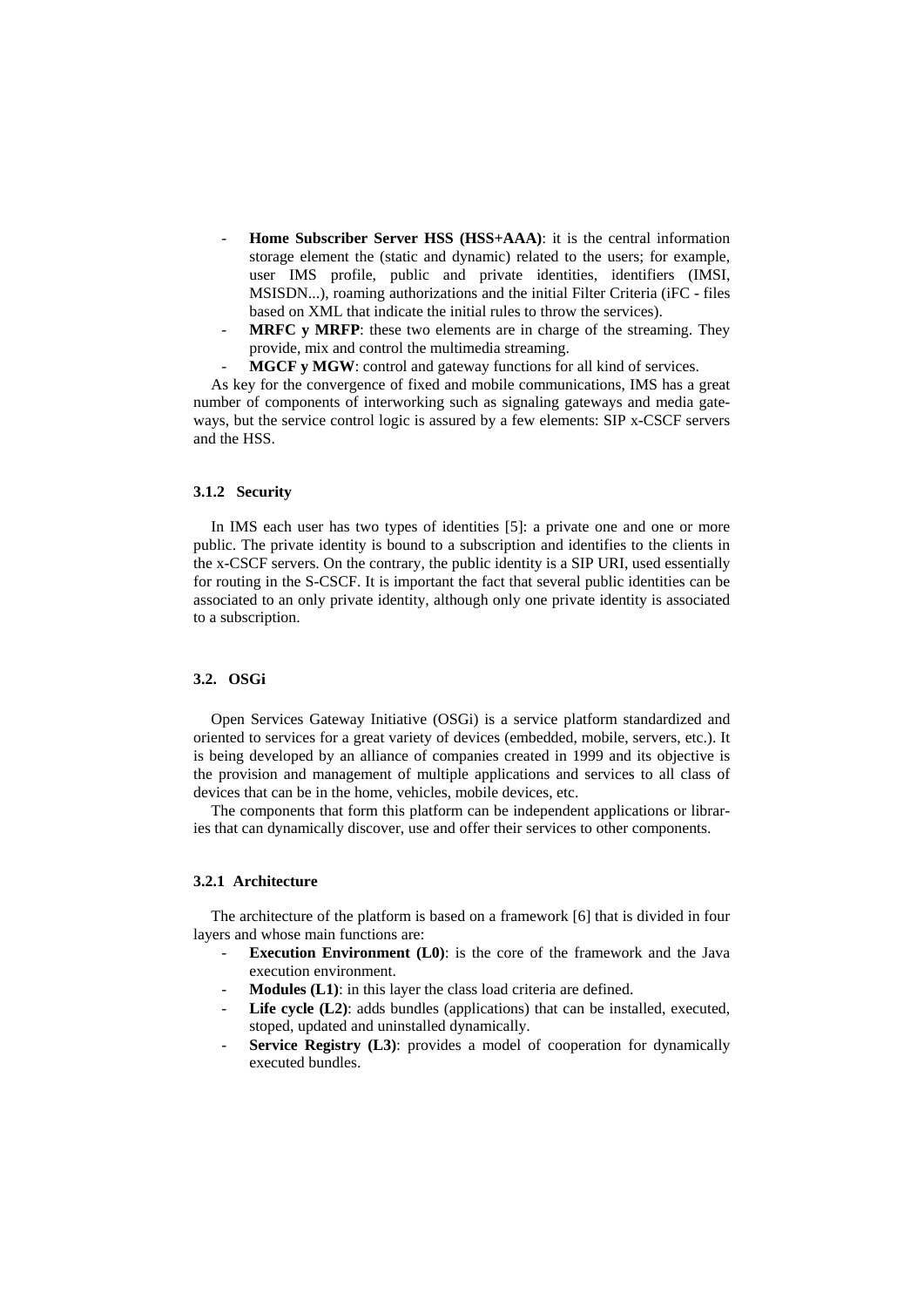### **3.2.3 Security**

OSGi makes an wide use of the security functions of Java [7], and this way the components can be executed in safe environments (sandboxes) without putting the system in danger. In addition, it adds some propietary mechanisms to achieve a safe cooperation between the components with the appropriate permissions.

# **4 Analysis**

In order to make the analysis of the proposed technologies it is necessary to consider certain points in which we will have to fix the attention:

- Multimodality: the selected technology must be compatible with all the access technologies underneath, since one of the most important characteristics of our platform is the capacity to use any access network seamlessly for the user.
- **Multimedia capabilities**: the offered services are value added ones and the platform must be able to manage multimedia contents which need very strict requirements (delay time, error level, S/N relation, etc.).
- **Security**: the technology must be able to interwork between several access networks and to apply the correct security mechanism in each case (protection of the data and identity of the user, as well as authentication, access control and billing of the services). And do everything seamlessly.
- **Adaptability/scalability**: the platform can add new services and capabilities that can require a change in the architecture. It is necessary to assure the possibility of a future extension.

The two alternatives presented in this article cover some of the identified requirements. About the multimodality, the most suitable technology is IMS (in the OSGi platform nothing concrete is specified), thanks to the three layers in which the architecture is divided. The transport layer isolates the access networks from the rest of the components of the platform.

The two technologies analyzed have multimedia services treatment capabilities [8] [9]. In the OSGi platform this capability is supported by the L2 layer. But in this aspect, the IMS architecture is again more robust since it contains two entities, MRFC and MRFP, dedicated exclusively to the management of multimedia contents. The platform presented in this study is focused to a residential scenario, it will be dedicated to use for leisure at home. The security and robustness that exclusively dedicated elements offer make IMS superior to the OSGi platform in this aspect.

The security of the user operations in which must be insisted in the platform. In fact, it is thought to be the aspect that must be treated and improved more strongly in order to create a robust platform, since no of the two analyzed proposals offers specific mechanisms to assure a vertical handover session between several access technologies.

IMS defines two types of user identities: one private and one or more public. With that it is possible to cover (partially) one of the requirements that had been identified, the user's identity protection. And although it has mechanisms to carry out the rest of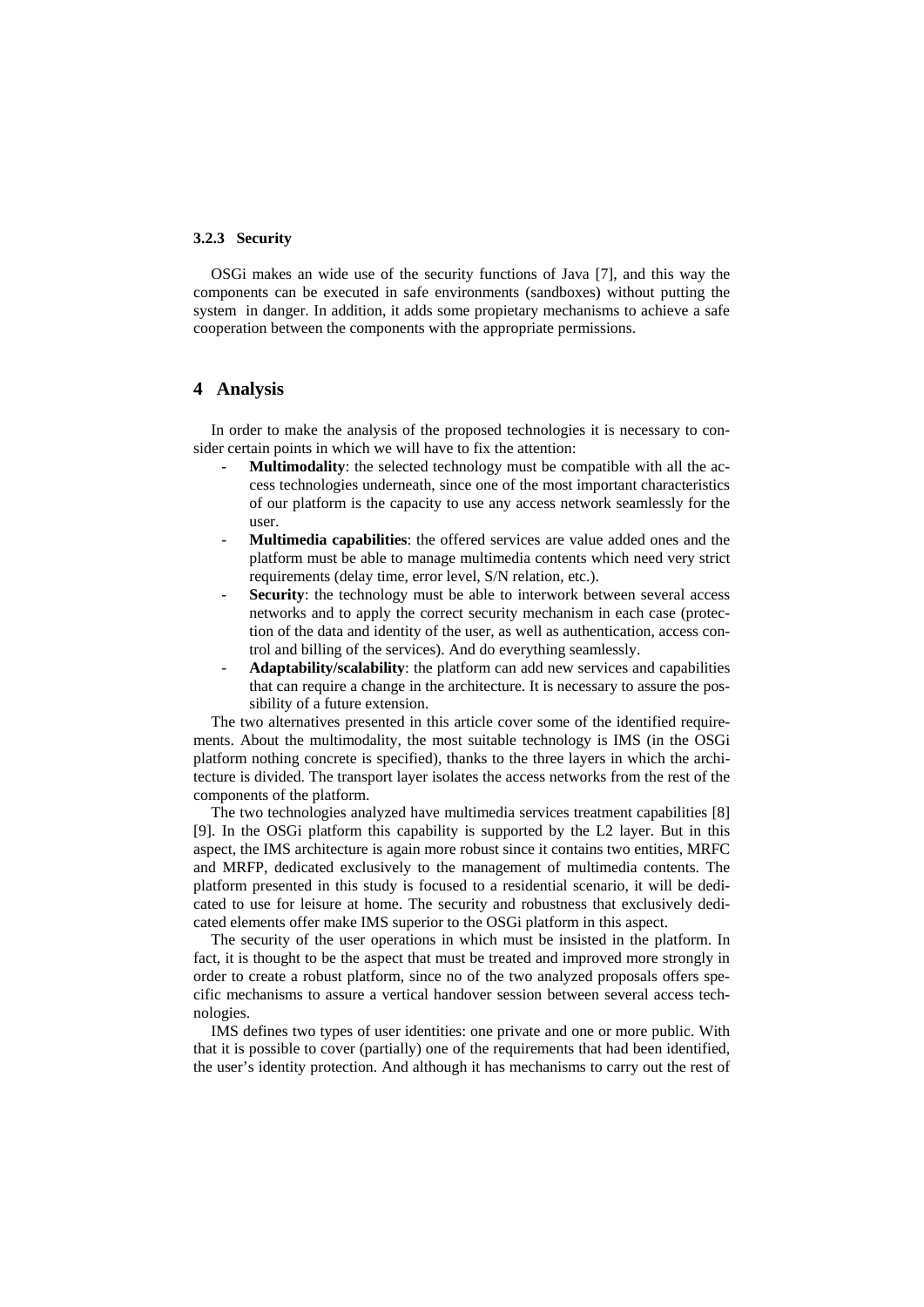security tasks, the specific mechanisms that assure a trustworthy interoperability between the different access technologies will have to be included.

OSGi, although it has its own security mechanisms for a safe cooperation between applications, is based on the mechanisms that Java offers. Although the own mechanisms of the OSGi platform are oriented exclusively to the cooperation between different components, the security of the vertical handover processes is not assured.

Finally, the content adaptation is supported by IMS and by OSGi, although each one uses different mechanisms. The services platform designed for this study is going to be able to make use of these mechanisms so that the services are accessible through devices with different capacities (mobile phones, PDAs, TV sets, PCs, etc.).

# **5 Conclusions**

The new platform has own characteristics that will have to be implemented using the possibilities that the technologies we have analyzed offer.

Although the complexity that entails to work with IMS is a big disadvantage, is the platform that offers more possibilities, and most robust between the two. The clear direction of this platform towards the multimedia services and the so called "be-yond 3G" services makes this platform the most suitable.

Against the OSGi platform the fact that it is based entirely on Java is the key. Having to be continuously executing the Virtual Java Machine (JVM) means having to support a big processing charge.

As it were mentioned in the beginning, with this platform an emphasis in the security aspect is wanted to be made, and in that concrete aspect IMS is superior to OSGi since it offers more flexibility to implement the algorithms and mechanisms required by the new platform.

# **Referencias**

- 1. SUMO Project Homepage: [http://www-inf.int-evry.fr/~belaid/cgi](http://www-inf.int-evry.fr/%7Ebelaid/cgi-bin/twiki/view/Sumo/WebHome)[bin/twiki/view/Sumo/WebHome](http://www-inf.int-evry.fr/%7Ebelaid/cgi-bin/twiki/view/Sumo/WebHome)
- 2. Moriana Group: Operator Guidebook to IMS and New Generation Networks and Services; <http://www.morianagroup.com/>
- 3. OSGi Alliance: <http://www.osgi.org/>
- 4. Specification ETSI TS 123 228 v7.2.0 (2005-12): IP Multimedia Subsystem (IMS); Stage 2
- 5. Specification ETSI TS 133 978 v6.3.0 (2005-12): Security aspects of early IP Multimedia Subsystem (IMS)
- 6. OSGi Alliance: "About the OSGi Service Platform" Technical Whitepaper (2004); [http://www.osgi.org/osgi\\_technology/index.asp?section=2](http://www.osgi.org/osgi_technology/index.asp?section=2)
- 7. OSGi Alliance: OSGi Service Platform Core Specification; Release 4 (Agosto 2005); [http://www.osgi.org/osgi\\_technology/download\\_specs.asp?section=2](http://www.osgi.org/osgi_technology/download_specs.asp?section=2)
- 8. John G. Adamek, Eric H. Henrikson, Harold A. Lassers, Anne Y. Lee, and Ronald B. Martin: "Services and Technical Considerations for the Wireless IP Multimedia Subsystem"; Bell Labs Technical Journal Volume 7, Issue 2, Summer 2002, Pages: 91-104; [www.interscience.wiley.com](http://www.interscience.wiley.com/)